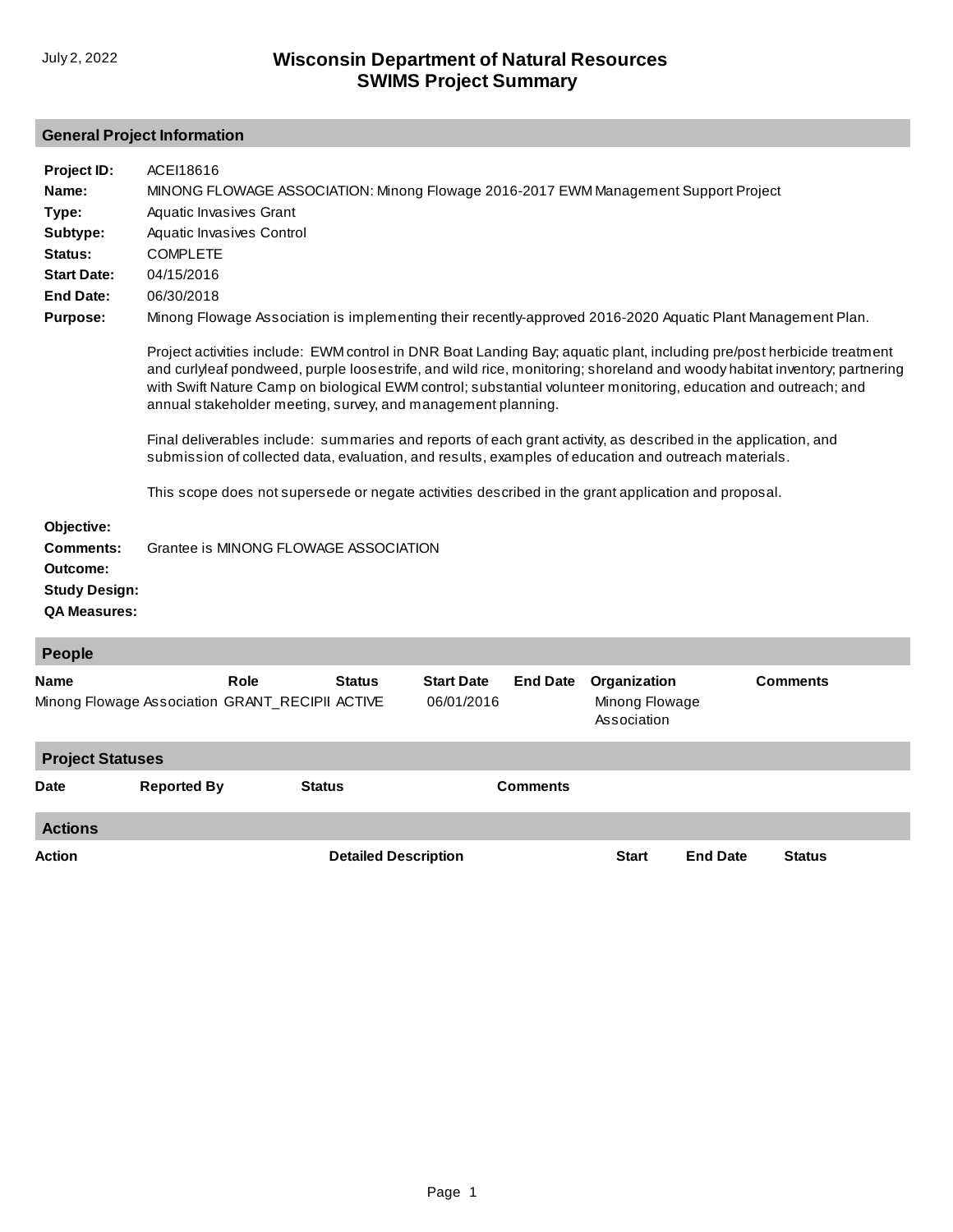| <b>Action</b> |                                                                 | <b>Detailed Description</b>        |              | <b>Start</b> | <b>End Date</b> | <b>Status</b> |
|---------------|-----------------------------------------------------------------|------------------------------------|--------------|--------------|-----------------|---------------|
|               | APM Chemical Permit Request                                     | <b>Chemical Permit Details</b>     |              | 03/07/2016   | 10/01/2016      | APPROVED      |
| Details:      | Parameter                                                       | <b>Value/Amount</b>                | <b>Units</b> |              | <b>Comments</b> |               |
|               | APM Plan                                                        | N                                  |              |              |                 |               |
|               | Algae                                                           | N                                  |              |              |                 |               |
|               | Algimycin PWF Algaecide /<br>Cyanobacteriocide                  | N                                  |              |              |                 |               |
|               | Alligare Argos Algaecide and<br>Herbicide                       | N                                  |              |              |                 |               |
|               | Alligare Diquat Herbicide<br>Landscape and Aquatic<br>Herbicide | N                                  |              |              |                 |               |
|               | Aqua Star                                                       | N                                  |              |              |                 |               |
|               | AquaPro Herbicide                                               | N                                  |              |              |                 |               |
|               | AquaShade Aquatic Plant<br><b>Growth Control</b>                | N                                  |              |              |                 |               |
|               | AquaStrike                                                      | N                                  |              |              |                 |               |
|               | Aquaneat Aquatic Herbicide                                      | N                                  |              |              |                 |               |
|               | Aquashadow Black Pond<br>Colorant                               | N                                  |              |              |                 |               |
|               | Aquathol K Aquatic Herbicide                                    | N                                  |              |              |                 |               |
|               | Aquathol Super K Granular<br>Aquatic Herbicide                  | N                                  |              |              |                 |               |
|               | Avast! SC Aquatic Herbicide                                     | ${\sf N}$                          |              |              |                 |               |
|               | <b>Business Location License</b>                                | N/A                                |              |              |                 |               |
|               | $CO - #$ days                                                   | 4                                  |              |              |                 |               |
|               | CO-Date Sent                                                    | 3/11/2016                          |              |              |                 |               |
|               | CO-Date_Received                                                | 3/7/2016                           |              |              |                 |               |
|               | CONTROL_INVASIVES                                               | N                                  |              |              |                 |               |
|               | CONTROL_OTHER                                                   | N                                  |              |              |                 |               |
|               | Captain Liquid Copper<br>Algaecide                              | N                                  |              |              |                 |               |
|               | Captain XTR Liquid Copper<br>Algaecide                          | ${\sf N}$                          |              |              |                 |               |
|               | Category 5 Certification<br>Number                              | N/A                                |              |              |                 |               |
|               | Chemical Permit ID                                              | 2593                               |              |              |                 |               |
|               | Chemicals - Approved                                            | DMA Amine 4 or Shredder            |              |              |                 |               |
|               | Chemicals Permitted Previous N/A<br>Year                        |                                    |              |              |                 |               |
|               | Chinook                                                         | N                                  |              |              |                 |               |
|               | Clearcast (general)                                             | N                                  |              |              |                 |               |
|               | Clearigate                                                      | N                                  |              |              |                 |               |
|               | <b>Clipper Herbicide</b>                                        | N                                  |              |              |                 |               |
|               | <b>Clipper SC Aquatic Herbicide</b>                             | N                                  |              |              |                 |               |
|               | Comments                                                        | May be same as permit #: NO-<br>20 |              |              |                 |               |
|               | Common reed (Phragmites<br>australis)                           | $\mathsf{N}$                       |              |              |                 |               |
|               | Common waterweed (Elodea<br>canadensis)                         | N                                  |              |              |                 |               |
|               | Common/Glossy Buckthorn                                         | N                                  |              |              |                 |               |
|               | Control - Algae                                                 | N                                  |              |              |                 |               |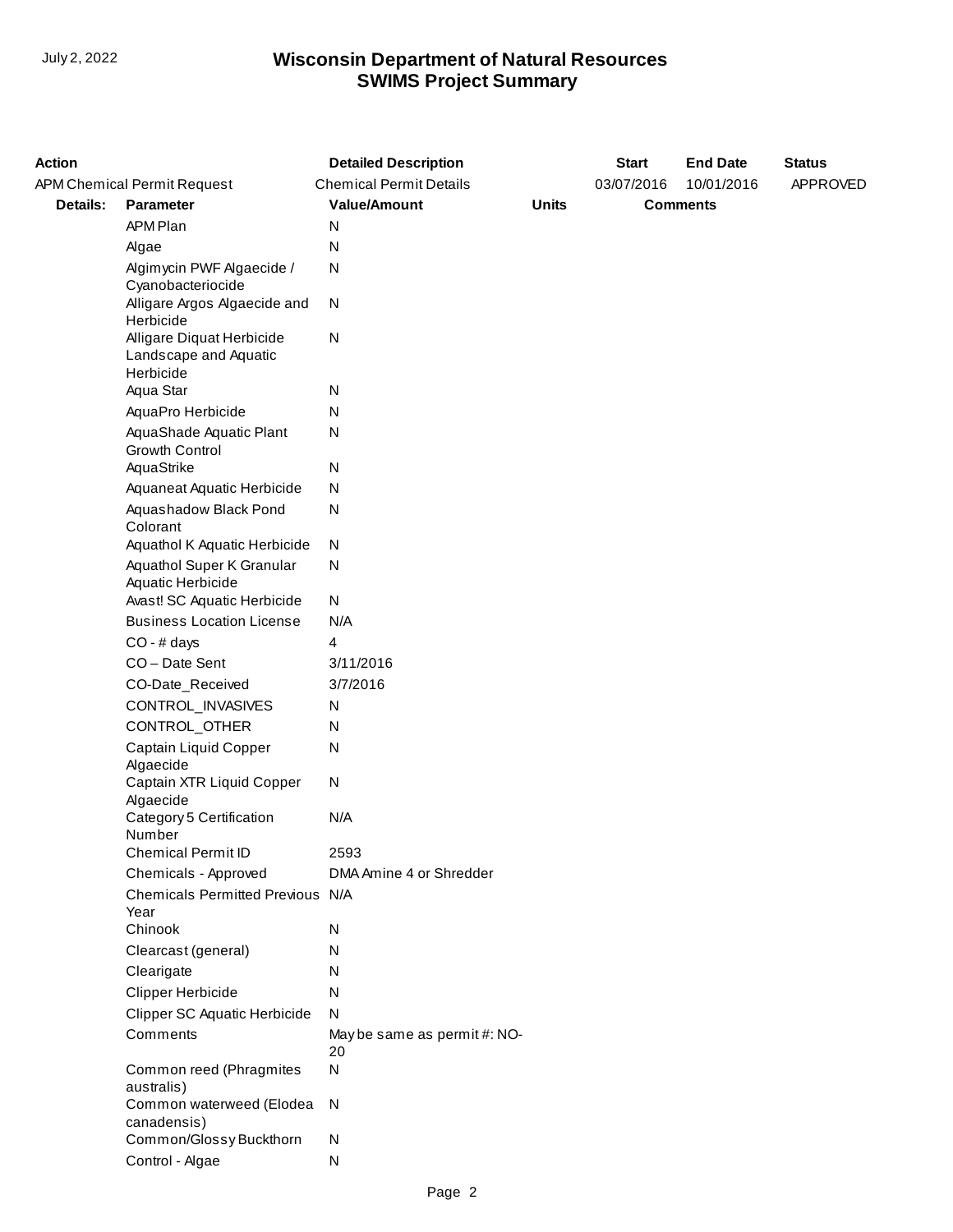| <b>Action</b> |                                                           | <b>Detailed Description</b> |              | <b>Start</b> | <b>End Date</b> | <b>Status</b> |
|---------------|-----------------------------------------------------------|-----------------------------|--------------|--------------|-----------------|---------------|
| Details:      | <b>Parameter</b>                                          | <b>Value/Amount</b>         | <b>Units</b> |              | <b>Comments</b> |               |
|               | Control - Emergent water                                  | N                           |              |              |                 |               |
|               | plants                                                    |                             |              |              |                 |               |
|               | Control - Floating water plants                           | N                           |              |              |                 |               |
|               | Control - Submerged water<br>plants                       | Υ                           |              |              |                 |               |
|               | Coontail (Ceratophyllum<br>demersum)                      | ${\sf N}$                   |              |              |                 |               |
|               | Curly-leaf pondweed<br>(Potamogeton crispus)              | N                           |              |              |                 |               |
|               | Current                                                   | ${\sf N}$                   |              |              |                 |               |
|               | Cutrine-Plus Algaecide and<br>Herbicide                   | N                           |              |              |                 |               |
|               | <b>Cutrine-Plus Granular</b><br>Algaecide                 | ${\sf N}$                   |              |              |                 |               |
|               | Cutrine-Ultra Algaecide /<br>Herbicide / cyanobactericide | ${\sf N}$                   |              |              |                 |               |
|               | DMA 4 IVM Herbicide                                       | N                           |              |              |                 |               |
|               | Earthtec Algaecide /<br>Bactericide                       | N                           |              |              |                 |               |
|               | Element 3A Herbicide                                      | N                           |              |              |                 |               |
|               | <b>Estimated Acres</b>                                    | 27                          |              |              |                 |               |
|               | Eurasian water-milfoil<br>(Myriophyllum spicatum)         | Υ                           |              |              |                 |               |
|               | <b>Expiration Date</b>                                    | 10/1/2016                   |              |              |                 |               |
|               | Fee                                                       | 695                         |              |              |                 |               |
|               | Field Issued By                                           | Mark_Sundeen                |              |              |                 |               |
|               | <b>Flowering Rush</b>                                     | N                           |              |              |                 |               |
|               | Flumioxazin 51% WDG -<br>NonCrop                          | ${\sf N}$                   |              |              |                 |               |
|               | Formula F-30 Algae Control                                | N                           |              |              |                 |               |
|               | Garlon 3A Herbicide                                       | N                           |              |              |                 |               |
|               | Green Clean (general)                                     | N                           |              |              |                 |               |
|               | Habitat (general)                                         | N                           |              |              |                 |               |
|               | Harpoon (general)                                         | N                           |              |              |                 |               |
|               | Harvester Landscape and<br>Aquatic Herbicide              | N.                          |              |              |                 |               |
|               | Havoc Amine                                               | N                           |              |              |                 |               |
|               | <b>Hybrid Cattail</b>                                     | N                           |              |              |                 |               |
|               | Hybrid Watermilfoil                                       | N                           |              |              |                 |               |
|               | Hydrothol 191 Aquatic Algicide<br>and Herbicide           | N                           |              |              |                 |               |
|               | Hydrothol Granular Aquatic<br>Algaecide and Herbicide     | ${\sf N}$                   |              |              |                 |               |
|               | Improvement - swimming                                    | N                           |              |              |                 |               |
|               | Japanese Knotweed                                         | N                           |              |              |                 |               |
|               | K-Tea Aquatic Algaecide                                   | N                           |              |              |                 |               |
|               | Komeen Aquatic Herbicide                                  | N                           |              |              |                 |               |
|               | Komeen Crystal Aquatic<br>Herbicide<br>Lake Surface Area  | ${\sf N}$                   |              |              |                 |               |
|               | Lake Surface Area                                         | 0                           |              |              |                 |               |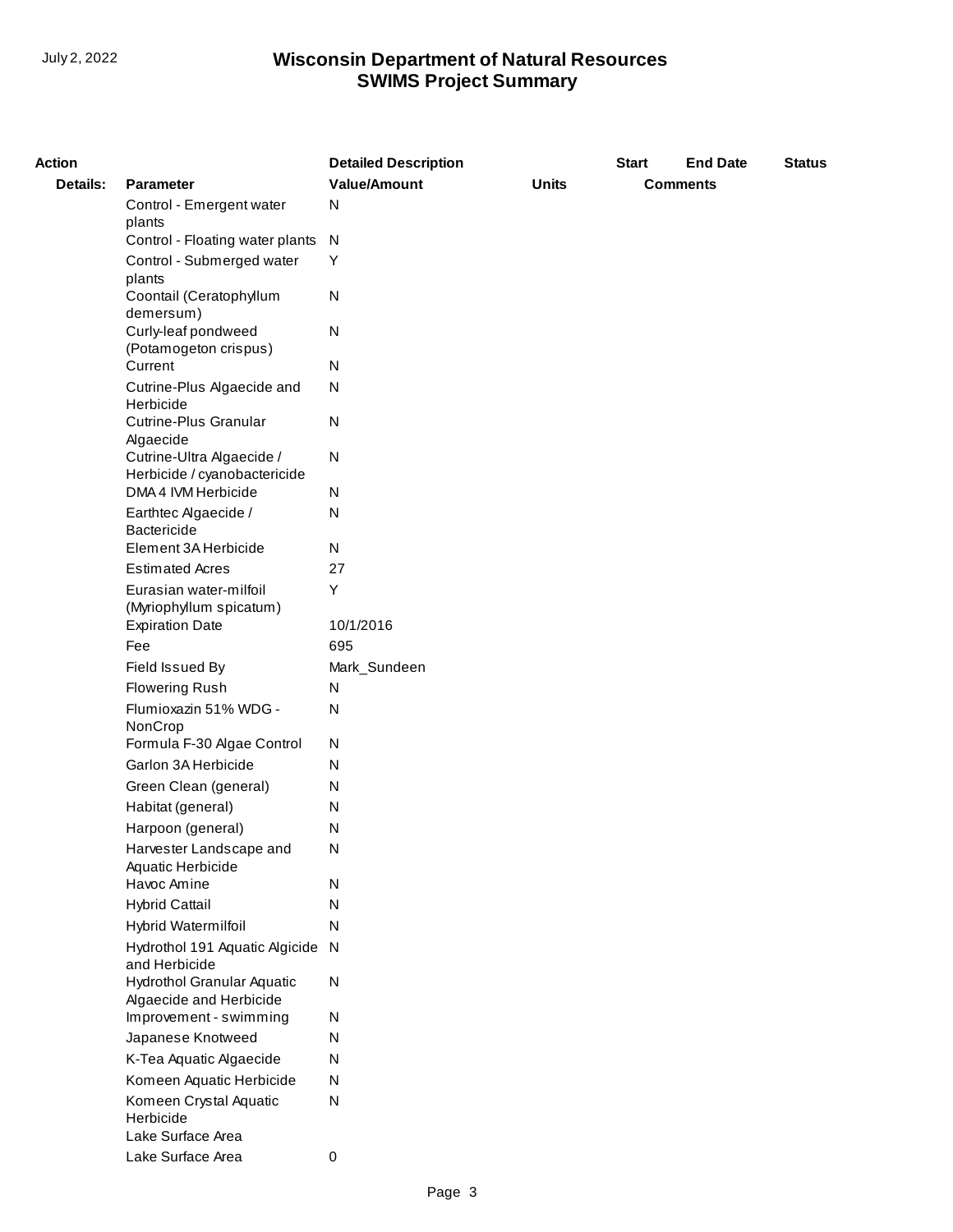| <b>Action</b>   |                                             | <b>Detailed Description</b> |              | <b>Start</b> | <b>End Date</b> | <b>Status</b> |
|-----------------|---------------------------------------------|-----------------------------|--------------|--------------|-----------------|---------------|
| <b>Details:</b> | <b>Parameter</b>                            | <b>Value/Amount</b>         | <b>Units</b> |              | <b>Comments</b> |               |
|                 | Large Duckweed (Spirodela<br>polyrhiza)     | ${\sf N}$                   |              |              |                 |               |
|                 | Large Scale Treatment Form                  | N                           |              |              |                 |               |
|                 | Maintain navigational channel               | N                           |              |              |                 |               |
|                 | Maintain private access -<br>boating        | N                           |              |              |                 |               |
|                 | Maintain private access -<br>fishing        | N                           |              |              |                 |               |
|                 | Milestone Herbicide                         | N                           |              |              |                 |               |
|                 | More than 1 Property Owner                  | N/A                         |              |              |                 |               |
|                 | NUISANCE_CAUSED_OTHER N                     |                             |              |              |                 |               |
|                 | Naiad                                       | N                           |              |              |                 |               |
|                 | Narrow-Leaf Cattail                         | N                           |              |              |                 |               |
|                 | Nautique Aquatic Herbicide                  | N                           |              |              |                 |               |
|                 | Navigate                                    | N                           |              |              |                 |               |
|                 | Navitrol DPF Aquatic Herbicide N            |                             |              |              |                 |               |
|                 | Navitrol Landscape and<br>Aquatic Herbicide | N                           |              |              |                 |               |
|                 | Nutri-Sorb                                  | N                           |              |              |                 |               |
|                 | Orb-3 (general)                             | N                           |              |              |                 |               |
|                 | Overflow Controlled                         | N/A                         |              |              |                 |               |
|                 | PLSS_DIRECTION                              | N/A                         |              |              |                 |               |
|                 | PLSS_RANGE                                  | N/A                         |              |              |                 |               |
|                 | PLSS_SECTION                                | N/A                         |              |              |                 |               |
|                 | PLSS_TOWNSHIP                               | N/A                         |              |              |                 |               |
|                 | Payment Number                              | 1326                        |              |              |                 |               |
|                 | Permit County                               | Douglas                     |              |              |                 |               |
|                 | Permit End Year                             | 2016                        |              |              |                 |               |
|                 | Permit Latitude                             | 46.1544                     |              |              |                 |               |
|                 | Permit Longitude                            | -91.9343                    |              |              |                 |               |
|                 | Permit PLSS Section                         | 4 02N13W                    |              |              |                 |               |
|                 | Permit Start Year                           | 2016                        |              |              |                 |               |
|                 | Permit WBIC                                 | 2692900                     |              |              |                 |               |
|                 | Permit Year                                 | 2016                        |              |              |                 |               |
|                 | Phycomycin SCP Algaecide<br>and Oxidizer    | ${\sf N}$                   |              |              |                 |               |
|                 | Polaris                                     | N                           |              |              |                 |               |
|                 | Polaris AC                                  | N                           |              |              |                 |               |
|                 | Pond-Klear                                  | N                           |              |              |                 |               |
|                 | Pondweeds                                   | N                           |              |              |                 |               |
|                 | Private Pond                                | N                           |              |              |                 |               |
|                 | ProcellaCOR EC                              | N                           |              |              |                 |               |
|                 | Purple loosestrife (Lythrum<br>salicaria)   | ${\sf N}$                   |              |              |                 |               |
|                 | Reed Canary Grass                           | N                           |              |              |                 |               |
|                 | Reed Manna Grass                            | N                           |              |              |                 |               |
|                 | Refuge Herbicide                            | N                           |              |              |                 |               |
|                 | Renovate 3                                  | N                           |              |              |                 |               |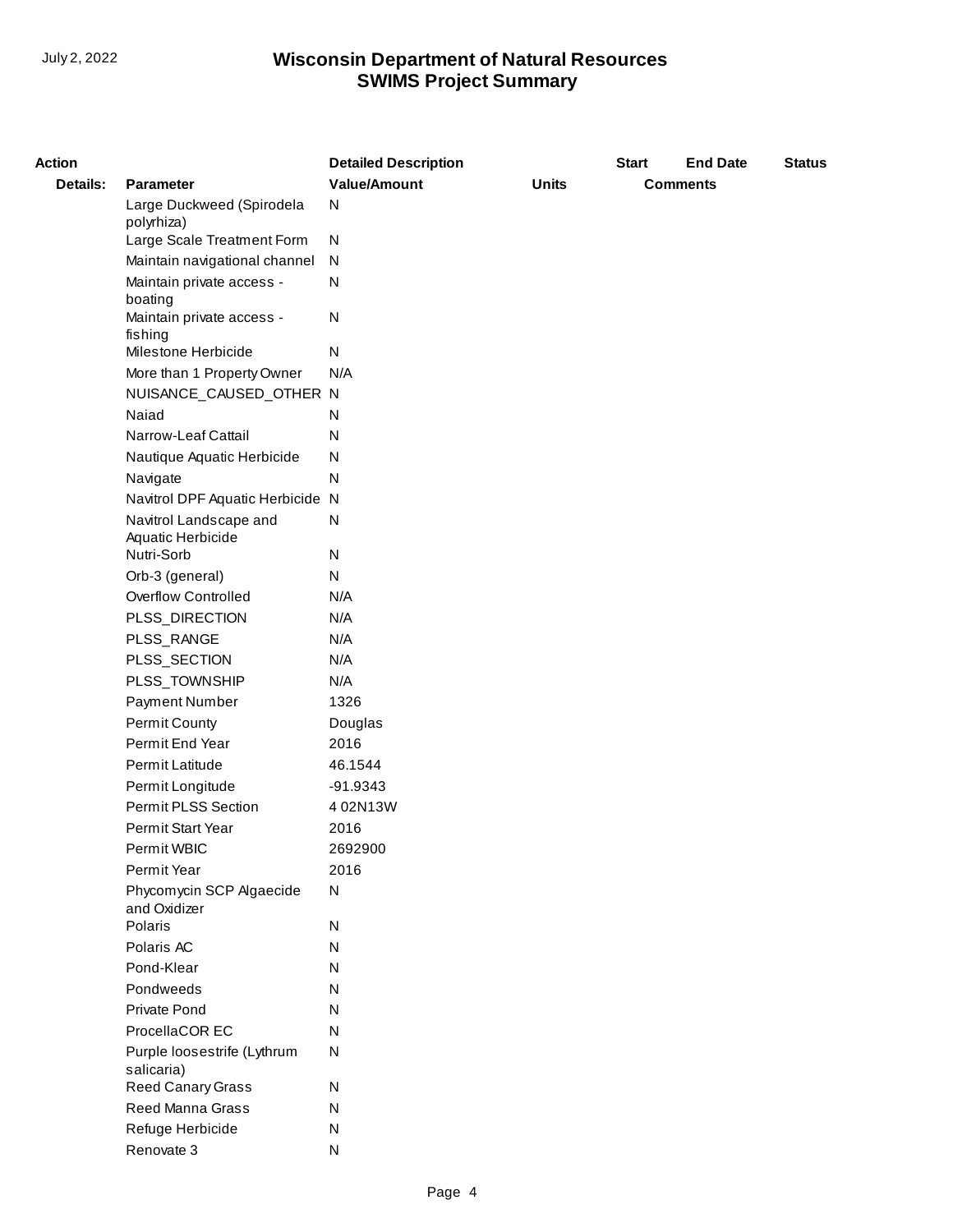| <b>Action</b>   |                                                  | <b>Detailed Description</b> |              | <b>Start</b> | <b>End Date</b> | <b>Status</b> |
|-----------------|--------------------------------------------------|-----------------------------|--------------|--------------|-----------------|---------------|
| <b>Details:</b> | <b>Parameter</b>                                 | <b>Value/Amount</b>         | <b>Units</b> |              | <b>Comments</b> |               |
|                 | Renovate LZR Aquatic                             | N                           |              |              |                 |               |
|                 | Herbicide                                        |                             |              |              |                 |               |
|                 | Renovate LZR Max Aquatic<br>Herbicide            | N                           |              |              |                 |               |
|                 | Renovate Max G Aquatic                           | N                           |              |              |                 |               |
|                 | Herbicide                                        |                             |              |              |                 |               |
|                 | Renovate OTF Aquatic                             | N                           |              |              |                 |               |
|                 | Herbicide<br>Reward Landscape and                | N                           |              |              |                 |               |
|                 | Aquatic Herbicide                                |                             |              |              |                 |               |
|                 | Rodeo Herbicide                                  | N                           |              |              |                 |               |
|                 | Roundup Custom for Aquatic                       | N                           |              |              |                 |               |
|                 | & Terrestrial Use                                |                             |              |              |                 |               |
|                 | SCI-62 Algicide / Bactericide                    | N                           |              |              |                 |               |
|                 | Sculpin G Aquatic Herbicide<br>SeClear (general) | N<br>N                      |              |              |                 |               |
|                 | SeClear G Algaecide and                          | N                           |              |              |                 |               |
|                 | <b>Water Quality Enhancer</b>                    |                             |              |              |                 |               |
|                 | Sensitive Area                                   | N                           |              |              |                 |               |
|                 | Shoreklear-Plus Aquatic                          | N                           |              |              |                 |               |
|                 | Herbicide<br>Shredder Amine 4                    |                             |              |              |                 |               |
|                 | Sonar A.S.                                       | N<br>N                      |              |              |                 |               |
|                 | Sonar Genesis Aquatic                            | N                           |              |              |                 |               |
|                 | Herbicide                                        |                             |              |              |                 |               |
|                 | Sonar H4C Aquatic Herbicide                      | N                           |              |              |                 |               |
|                 | Sonar PR Precision Release                       | N                           |              |              |                 |               |
|                 | Sonar Q Aquatic Herbicide                        | N                           |              |              |                 |               |
|                 | Sonar RTU Aquatic Weed                           | N                           |              |              |                 |               |
|                 | Herbicide<br>Sonar SRP Aquatic Herbicide         | N                           |              |              |                 |               |
|                 | SonarOne Aquatic Herbicide                       | N                           |              |              |                 |               |
|                 | <b>Starry Stonewort</b>                          | N                           |              |              |                 |               |
|                 | Stingray Aquatic Herbicide                       | N                           |              |              |                 |               |
|                 | Surface Water Discharge                          | N/A                         |              |              |                 |               |
|                 | Symmetry NXG                                     | Ν                           |              |              |                 |               |
|                 | TREATMENT_AREA                                   | Minong Flowage              |              |              |                 |               |
|                 | Touchdown Pro                                    | N                           |              |              |                 |               |
|                 | Treatment Area Greater Than                      | N/A                         |              |              |                 |               |
|                 | 5%                                               |                             |              |              |                 |               |
|                 | <b>Treatment Date</b><br><b>Treatment Date</b>   | N                           |              |              |                 |               |
|                 | Tribune Herbicide                                | N<br>N                      |              |              |                 |               |
|                 | <b>WPDES Coverage</b>                            | N/A                         |              |              |                 |               |
|                 | Waterbody Type                                   | LAKE                        |              |              |                 |               |
|                 | Waterbody have Public Access                     | N/A                         |              |              |                 |               |
|                 | Weedar 64 Broadleaf                              | N                           |              |              |                 |               |
|                 | Herbicide                                        |                             |              |              |                 |               |
|                 | Weedestroy AM-40 Amine Salt N                    |                             |              |              |                 |               |
|                 | - Selective Weed Killer<br>Wind Direction        | N/A                         |              |              |                 |               |
|                 |                                                  |                             |              |              |                 |               |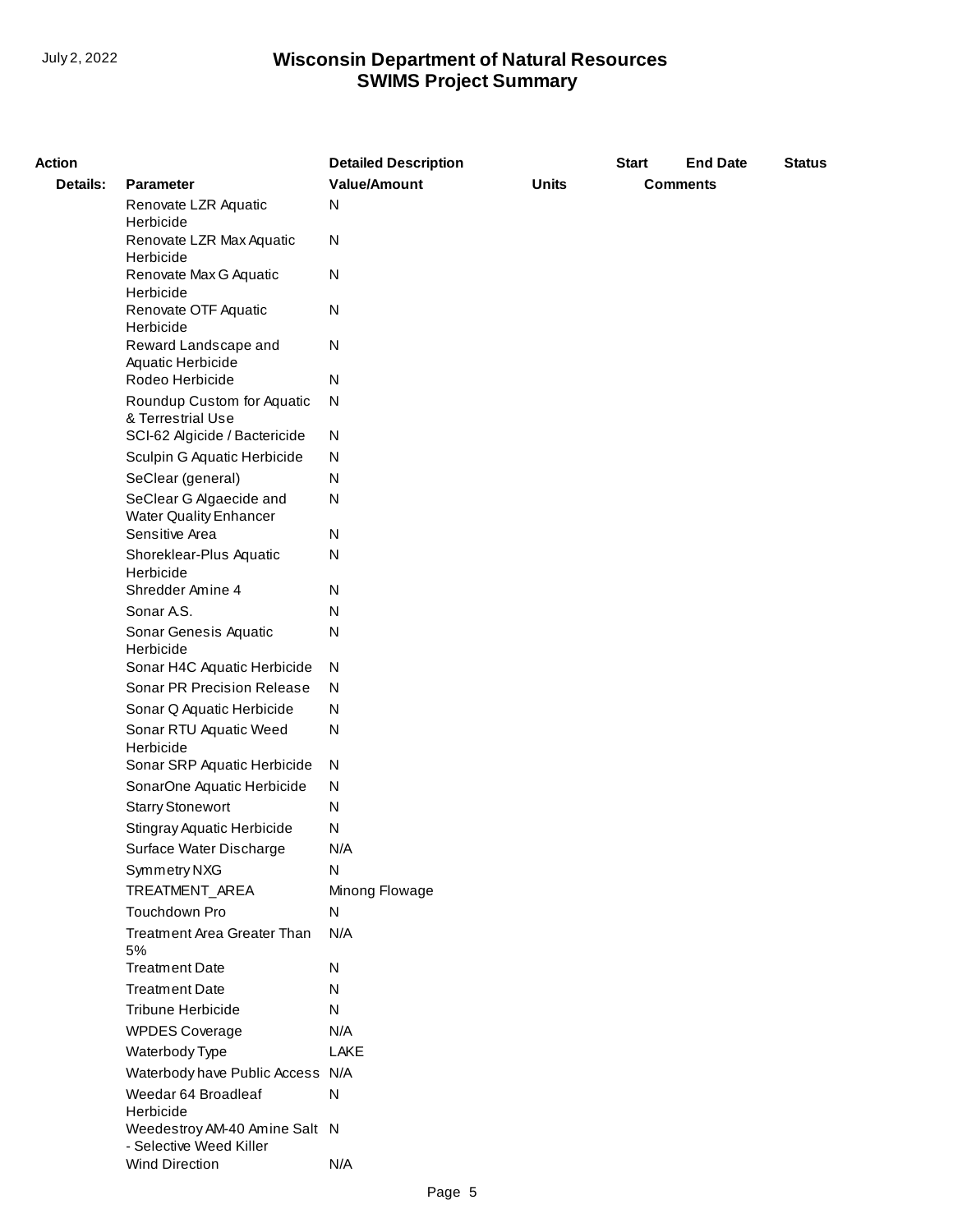| <b>Action</b> |                       | <b>Detailed Description</b> |       | <b>Start</b>    | <b>End Date</b> | <b>Status</b> |
|---------------|-----------------------|-----------------------------|-------|-----------------|-----------------|---------------|
| Details:      | Parameter             | <b>Value/Amount</b>         | Units | <b>Comments</b> |                 |               |
|               | Yellow Floating Heart | N                           |       |                 |                 |               |
|               | Yellow Iris           | N                           |       |                 |                 |               |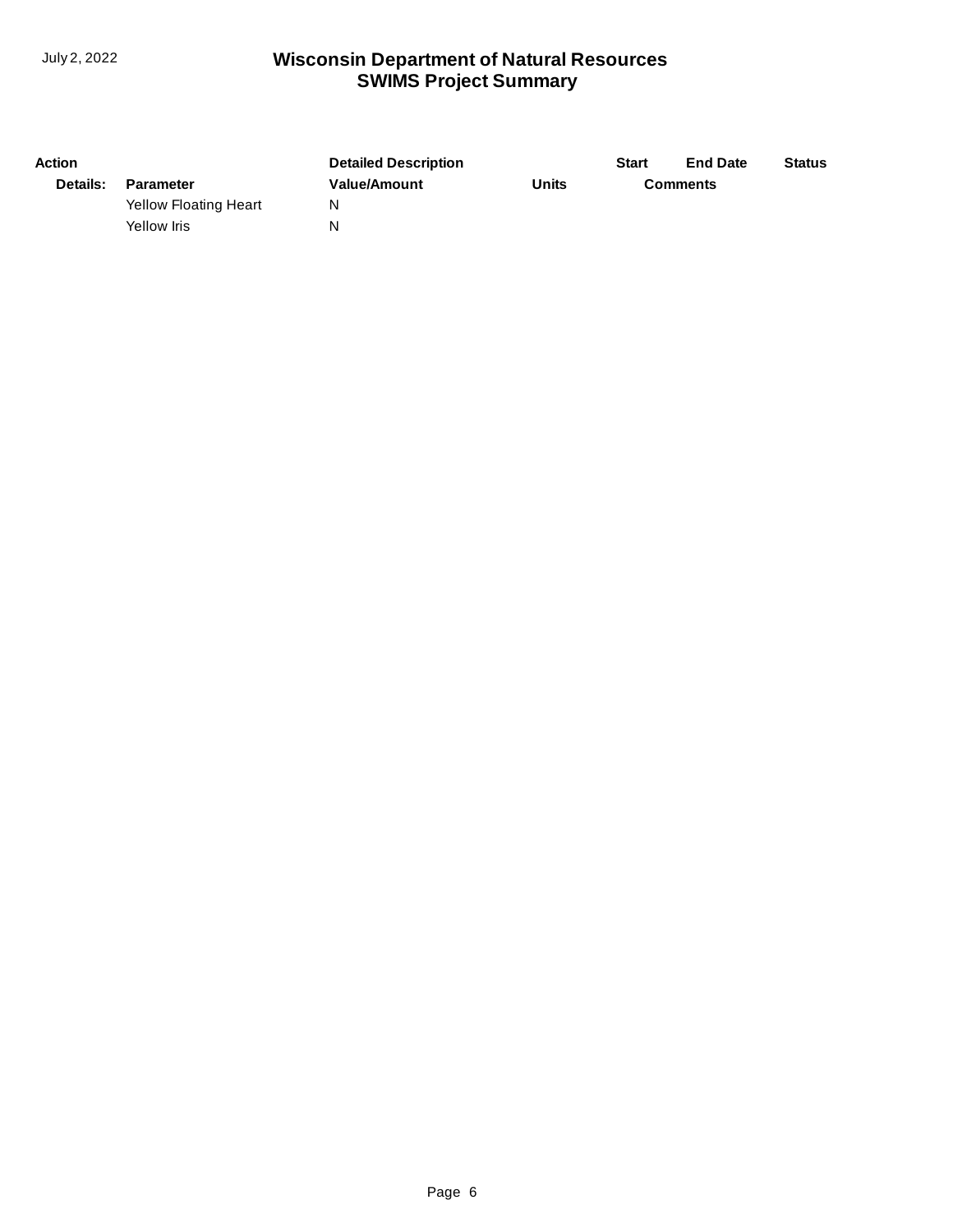| <b>Action</b> |                                                                 | <b>Detailed Description</b>        |              | <b>Start</b> | <b>End Date</b> | <b>Status</b> |
|---------------|-----------------------------------------------------------------|------------------------------------|--------------|--------------|-----------------|---------------|
|               | APM Chemical Permit Request                                     | <b>Chemical Permit Details</b>     |              | 03/28/2016   | 10/01/2016      | APPROVED      |
| Details:      | Parameter                                                       | <b>Value/Amount</b>                | <b>Units</b> |              | <b>Comments</b> |               |
|               | APM Plan                                                        | N                                  |              |              |                 |               |
|               | Algae                                                           | N                                  |              |              |                 |               |
|               | Algimycin PWF Algaecide /<br>Cyanobacteriocide                  | N                                  |              |              |                 |               |
|               | Alligare Argos Algaecide and<br>Herbicide                       | N                                  |              |              |                 |               |
|               | Alligare Diquat Herbicide<br>Landscape and Aquatic<br>Herbicide | N                                  |              |              |                 |               |
|               | Aqua Star                                                       | N                                  |              |              |                 |               |
|               | AquaPro Herbicide                                               | N                                  |              |              |                 |               |
|               | AquaShade Aquatic Plant<br><b>Growth Control</b>                | N                                  |              |              |                 |               |
|               | AquaStrike                                                      | N                                  |              |              |                 |               |
|               | Aquaneat Aquatic Herbicide                                      | N                                  |              |              |                 |               |
|               | Aquashadow Black Pond<br>Colorant                               | N                                  |              |              |                 |               |
|               | Aquathol K Aquatic Herbicide                                    | N                                  |              |              |                 |               |
|               | Aquathol Super K Granular<br>Aquatic Herbicide                  | N                                  |              |              |                 |               |
|               | Avast! SC Aquatic Herbicide                                     | ${\sf N}$                          |              |              |                 |               |
|               | <b>Business Location License</b>                                | N/A                                |              |              |                 |               |
|               | $CO - #$ days                                                   | 4                                  |              |              |                 |               |
|               | CO-Date Sent                                                    | 3/3/2016                           |              |              |                 |               |
|               | CO-Date_Received                                                | 3/28/2016                          |              |              |                 |               |
|               | CONTROL_INVASIVES                                               | N                                  |              |              |                 |               |
|               | CONTROL_OTHER                                                   | N                                  |              |              |                 |               |
|               | Captain Liquid Copper<br>Algaecide                              | N                                  |              |              |                 |               |
|               | Captain XTR Liquid Copper<br>Algaecide                          | ${\sf N}$                          |              |              |                 |               |
|               | Category 5 Certification<br>Number                              | N/A                                |              |              |                 |               |
|               | Chemical Permit ID                                              | 2499                               |              |              |                 |               |
|               | Chemicals Permitted Previous N/A<br>Year                        |                                    |              |              |                 |               |
|               | Chinook                                                         | N                                  |              |              |                 |               |
|               | Clearcast (general)                                             | N                                  |              |              |                 |               |
|               | Clearigate                                                      | N                                  |              |              |                 |               |
|               | Clipper Herbicide                                               | N                                  |              |              |                 |               |
|               | <b>Clipper SC Aquatic Herbicide</b>                             | N                                  |              |              |                 |               |
|               | Comments                                                        | May be same as permit #: NO-<br>20 |              |              |                 |               |
|               | Common reed (Phragmites<br>australis)                           | $\mathsf{N}$                       |              |              |                 |               |
|               | Common waterweed (Elodea<br>canadensis)                         | N                                  |              |              |                 |               |
|               | Common/Glossy Buckthorn                                         | N                                  |              |              |                 |               |
|               | Control - Algae                                                 | N                                  |              |              |                 |               |
|               | Control - Emergent water                                        | N                                  |              |              |                 |               |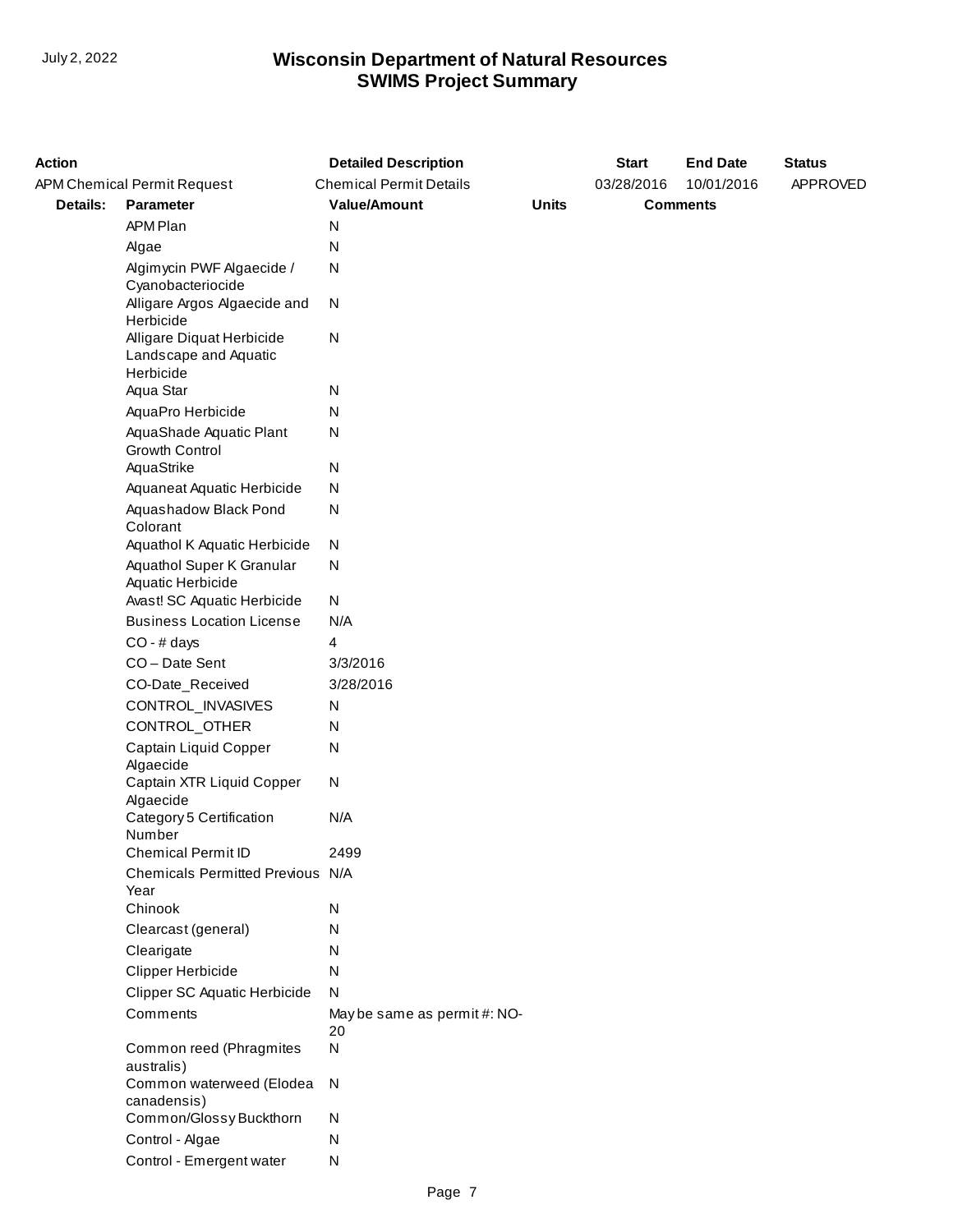| <b>Action</b> |                                                     | <b>Detailed Description</b> |              | <b>Start</b> | <b>End Date</b> | <b>Status</b> |
|---------------|-----------------------------------------------------|-----------------------------|--------------|--------------|-----------------|---------------|
| Details:      | <b>Parameter</b>                                    | <b>Value/Amount</b>         | <b>Units</b> |              | <b>Comments</b> |               |
|               | plants                                              |                             |              |              |                 |               |
|               | Control - Floating water plants                     | N                           |              |              |                 |               |
|               | Control - Submerged water                           | N                           |              |              |                 |               |
|               | plants                                              |                             |              |              |                 |               |
|               | Coontail (Ceratophyllum                             | N                           |              |              |                 |               |
|               | demersum)                                           |                             |              |              |                 |               |
|               | Curly-leaf pondweed<br>(Potamogeton crispus)        | N                           |              |              |                 |               |
|               | Current                                             | N                           |              |              |                 |               |
|               | Cutrine-Plus Algaecide and                          | N                           |              |              |                 |               |
|               | Herbicide                                           |                             |              |              |                 |               |
|               | Cutrine-Plus Granular                               | N                           |              |              |                 |               |
|               | Algaecide                                           |                             |              |              |                 |               |
|               | Cutrine-Ultra Algaecide /                           | N                           |              |              |                 |               |
|               | Herbicide / cyanobactericide<br>DMA 4 IVM Herbicide | N                           |              |              |                 |               |
|               | Earthtec Algaecide /                                | ${\sf N}$                   |              |              |                 |               |
|               | <b>Bactericide</b>                                  |                             |              |              |                 |               |
|               | Element 3A Herbicide                                | N                           |              |              |                 |               |
|               | <b>Estimated Acres</b>                              | 27                          |              |              |                 |               |
|               | Eurasian water-milfoil                              | N                           |              |              |                 |               |
|               | (Myriophyllum spicatum)                             |                             |              |              |                 |               |
|               | <b>Expiration Date</b>                              | 10/1/2016                   |              |              |                 |               |
|               | Fee                                                 | 695                         |              |              |                 |               |
|               | Field Issued By                                     | Mark_Sundeen                |              |              |                 |               |
|               | <b>Flowering Rush</b>                               | N                           |              |              |                 |               |
|               | Flumioxazin 51% WDG -                               | N                           |              |              |                 |               |
|               | NonCrop                                             |                             |              |              |                 |               |
|               | Formula F-30 Algae Control                          | N                           |              |              |                 |               |
|               | Garlon 3A Herbicide                                 | N                           |              |              |                 |               |
|               | Green Clean (general)                               | N                           |              |              |                 |               |
|               | Habitat (general)                                   | N                           |              |              |                 |               |
|               | Harpoon (general)                                   | N                           |              |              |                 |               |
|               | Harvester Landscape and<br>Aquatic Herbicide        | N                           |              |              |                 |               |
|               | Havoc Amine                                         | N                           |              |              |                 |               |
|               | <b>Hybrid Cattail</b>                               | N                           |              |              |                 |               |
|               | Hybrid Watermilfoil                                 | N                           |              |              |                 |               |
|               | Hydrothol 191 Aquatic Algicide N                    |                             |              |              |                 |               |
|               | and Herbicide                                       |                             |              |              |                 |               |
|               | Hydrothol Granular Aquatic                          | ${\sf N}$                   |              |              |                 |               |
|               | Algaecide and Herbicide                             |                             |              |              |                 |               |
|               | Improvement - swimming                              | N                           |              |              |                 |               |
|               | Japanese Knotweed                                   | ${\sf N}$                   |              |              |                 |               |
|               | K-Tea Aquatic Algaecide                             | N                           |              |              |                 |               |
|               | Komeen Aquatic Herbicide                            | ${\sf N}$                   |              |              |                 |               |
|               | Komeen Crystal Aquatic                              | ${\sf N}$                   |              |              |                 |               |
|               | Herbicide<br>Lake Surface Area                      |                             |              |              |                 |               |
|               |                                                     |                             |              |              |                 |               |
|               | Lake Surface Area                                   | 0                           |              |              |                 |               |
|               | Large Duckweed (Spirodela                           | ${\sf N}$                   |              |              |                 |               |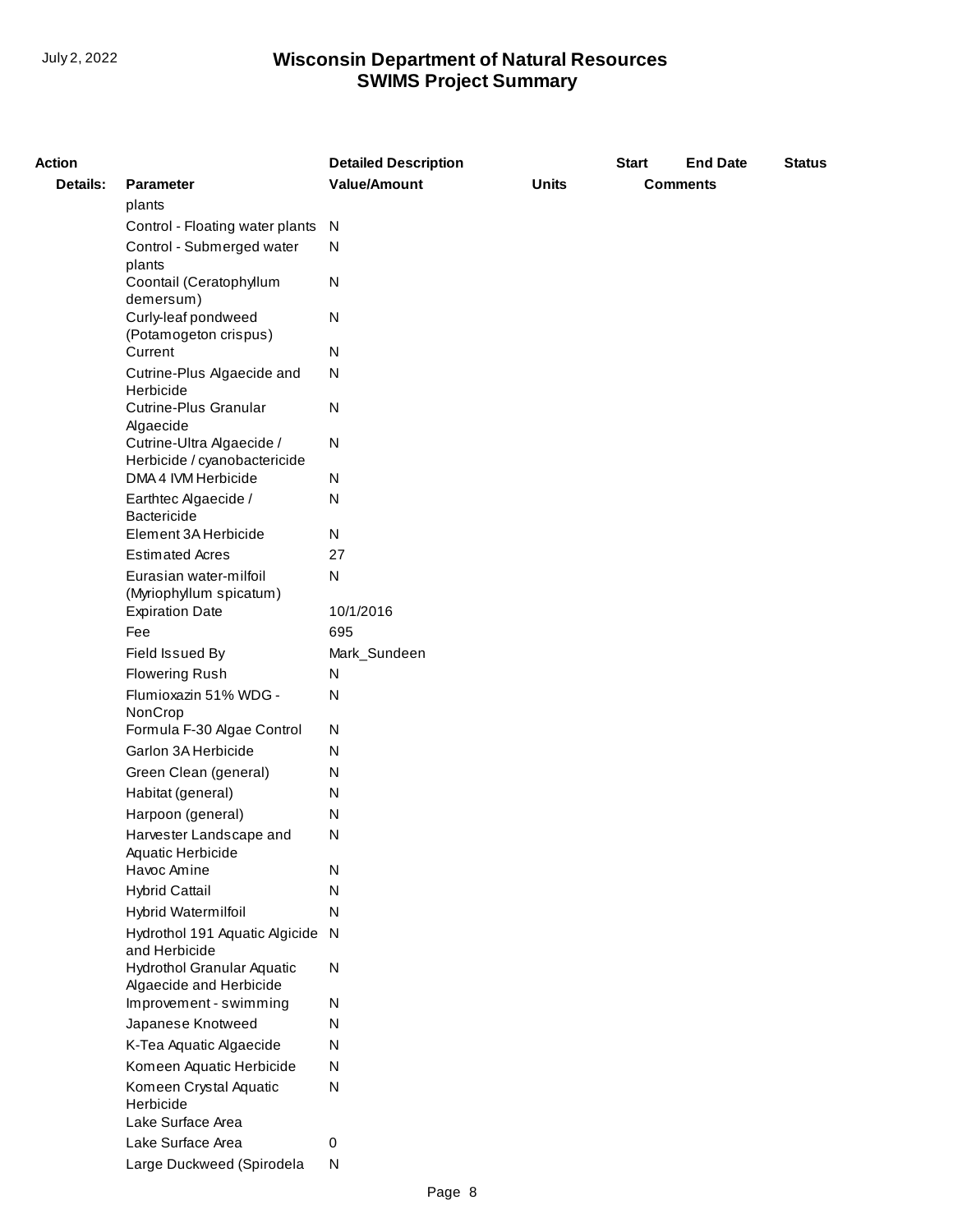| <b>Action</b>   |                                  | <b>Detailed Description</b> |              | <b>Start</b> | <b>End Date</b> | <b>Status</b> |
|-----------------|----------------------------------|-----------------------------|--------------|--------------|-----------------|---------------|
| <b>Details:</b> | <b>Parameter</b>                 | <b>Value/Amount</b>         | <b>Units</b> |              | <b>Comments</b> |               |
|                 | polyrhiza)                       |                             |              |              |                 |               |
|                 | Large Scale Treatment Form       | N                           |              |              |                 |               |
|                 | Maintain navigational channel    | N                           |              |              |                 |               |
|                 | Maintain private access -        | N                           |              |              |                 |               |
|                 | boating                          |                             |              |              |                 |               |
|                 | Maintain private access -        | N                           |              |              |                 |               |
|                 | fishing<br>Milestone Herbicide   | N                           |              |              |                 |               |
|                 | More than 1 Property Owner       | N/A                         |              |              |                 |               |
|                 | NUISANCE_CAUSED_OTHER N          |                             |              |              |                 |               |
|                 | Naiad                            | N                           |              |              |                 |               |
|                 | Narrow-Leaf Cattail              | N                           |              |              |                 |               |
|                 | Nautique Aquatic Herbicide       | N                           |              |              |                 |               |
|                 | Navigate                         | N                           |              |              |                 |               |
|                 | Navitrol DPF Aquatic Herbicide N |                             |              |              |                 |               |
|                 | Navitrol Landscape and           | N                           |              |              |                 |               |
|                 | Aquatic Herbicide                |                             |              |              |                 |               |
|                 | Nutri-Sorb                       | N                           |              |              |                 |               |
|                 | Orb-3 (general)                  | N                           |              |              |                 |               |
|                 | <b>Overflow Controlled</b>       | N/A                         |              |              |                 |               |
|                 | PLSS_DIRECTION                   | N/A                         |              |              |                 |               |
|                 | PLSS_RANGE                       | N/A                         |              |              |                 |               |
|                 | PLSS_SECTION                     | N/A                         |              |              |                 |               |
|                 | PLSS_TOWNSHIP                    | N/A                         |              |              |                 |               |
|                 | Payment Number                   | 1327                        |              |              |                 |               |
|                 | Permit County                    | Washburn                    |              |              |                 |               |
|                 | Permit End Year                  | 2016                        |              |              |                 |               |
|                 | Permit Latitude                  | 46.1553                     |              |              |                 |               |
|                 | Permit Longitude                 | -91.9340                    |              |              |                 |               |
|                 | Permit PLSS Section              | 01 42N12W                   |              |              |                 |               |
|                 | Permit Start Year                | 2016                        |              |              |                 |               |
|                 | Permit WBIC                      | 2692900                     |              |              |                 |               |
|                 | Permit Year                      | 2016                        |              |              |                 |               |
|                 | Phycomycin SCP Algaecide         | ${\sf N}$                   |              |              |                 |               |
|                 | and Oxidizer<br>Polaris          | N                           |              |              |                 |               |
|                 | Polaris AC                       | N                           |              |              |                 |               |
|                 | Pond-Klear                       | N                           |              |              |                 |               |
|                 | Pondweeds                        | N                           |              |              |                 |               |
|                 | Private Pond                     | N                           |              |              |                 |               |
|                 | ProcellaCOR EC                   | N                           |              |              |                 |               |
|                 | Purple loosestrife (Lythrum      | N                           |              |              |                 |               |
|                 | salicaria)                       |                             |              |              |                 |               |
|                 | Reed Canary Grass                | N                           |              |              |                 |               |
|                 | <b>Reed Manna Grass</b>          | N                           |              |              |                 |               |
|                 | Refuge Herbicide                 | N                           |              |              |                 |               |
|                 | Renovate 3                       | N                           |              |              |                 |               |
|                 | Renovate LZR Aquatic             | N                           |              |              |                 |               |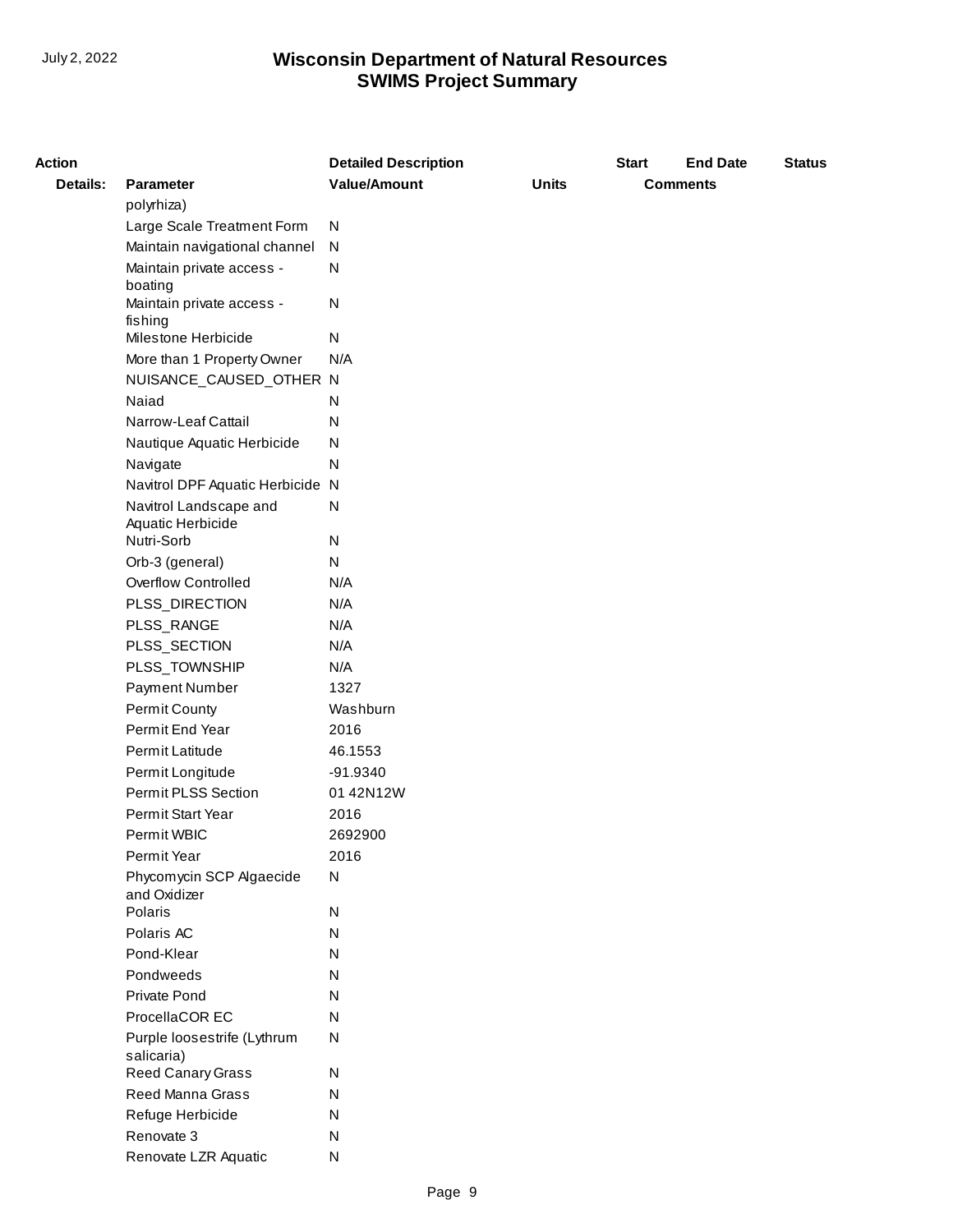| <b>Action</b> |                                                          | <b>Detailed Description</b> |              | <b>Start</b> | <b>End Date</b> | <b>Status</b> |
|---------------|----------------------------------------------------------|-----------------------------|--------------|--------------|-----------------|---------------|
| Details:      | <b>Parameter</b>                                         | <b>Value/Amount</b>         | <b>Units</b> |              | <b>Comments</b> |               |
|               | Herbicide                                                |                             |              |              |                 |               |
|               | Renovate LZR Max Aquatic<br>Herbicide                    | N                           |              |              |                 |               |
|               | Renovate Max G Aquatic<br>Herbicide                      | N                           |              |              |                 |               |
|               | Renovate OTF Aquatic<br>Herbicide                        | N                           |              |              |                 |               |
|               | Reward Landscape and<br>Aquatic Herbicide                | N                           |              |              |                 |               |
|               | Rodeo Herbicide                                          | N                           |              |              |                 |               |
|               | Roundup Custom for Aquatic<br>& Terrestrial Use          | ${\sf N}$                   |              |              |                 |               |
|               | SCI-62 Algicide / Bactericide                            | N                           |              |              |                 |               |
|               | Sculpin G Aquatic Herbicide                              | N                           |              |              |                 |               |
|               | SeClear (general)                                        | N                           |              |              |                 |               |
|               | SeClear G Algaecide and<br><b>Water Quality Enhancer</b> | N                           |              |              |                 |               |
|               | Sensitive Area                                           | N                           |              |              |                 |               |
|               | Shoreklear-Plus Aquatic<br>Herbicide                     | N                           |              |              |                 |               |
|               | Shredder Amine 4                                         | N                           |              |              |                 |               |
|               | Sonar A.S.                                               | N                           |              |              |                 |               |
|               | Sonar Genesis Aquatic<br>Herbicide                       | N                           |              |              |                 |               |
|               | Sonar H4C Aquatic Herbicide                              | N                           |              |              |                 |               |
|               | Sonar PR Precision Release                               | N                           |              |              |                 |               |
|               | Sonar Q Aquatic Herbicide                                | N                           |              |              |                 |               |
|               | Sonar RTU Aquatic Weed<br>Herbicide                      | N                           |              |              |                 |               |
|               | Sonar SRP Aquatic Herbicide                              | N                           |              |              |                 |               |
|               | SonarOne Aquatic Herbicide                               | N                           |              |              |                 |               |
|               | <b>Starry Stonewort</b>                                  | N                           |              |              |                 |               |
|               | Stingray Aquatic Herbicide                               | N                           |              |              |                 |               |
|               | Surface Water Discharge                                  | N/A                         |              |              |                 |               |
|               | Symmetry NXG                                             | N                           |              |              |                 |               |
|               | TREATMENT_AREA                                           | Minong Flowage              |              |              |                 |               |
|               | Touchdown Pro                                            | N                           |              |              |                 |               |
|               | <b>Treatment Area Greater Than</b><br>5%                 | N/A                         |              |              |                 |               |
|               | <b>Treatment Date</b>                                    | N                           |              |              |                 |               |
|               | <b>Treatment Date</b>                                    | N                           |              |              |                 |               |
|               | Tribune Herbicide                                        | N                           |              |              |                 |               |
|               | <b>WPDES Coverage</b>                                    | N/A                         |              |              |                 |               |
|               | Waterbody Type                                           | LAKE                        |              |              |                 |               |
|               | Waterbody have Public Access N/A                         |                             |              |              |                 |               |
|               | Weedar 64 Broadleaf<br>Herbicide                         | N                           |              |              |                 |               |
|               | Weedestroy AM-40 Amine Salt N<br>- Selective Weed Killer |                             |              |              |                 |               |
|               | Wind Direction                                           | N/A                         |              |              |                 |               |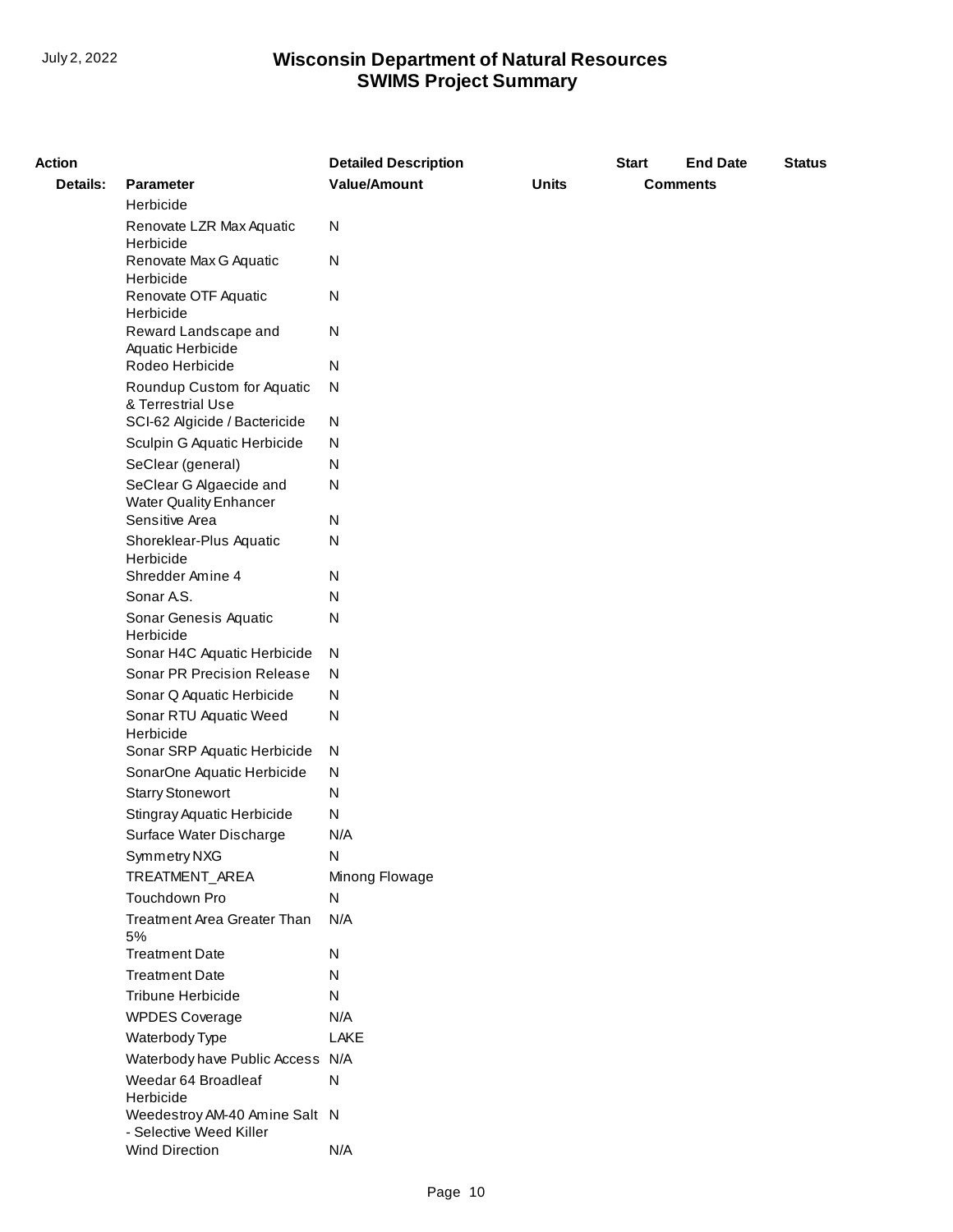| Action                                               |                    |                       | <b>Detailed Description</b>         |                   |                     |              | <b>Start</b>           | <b>End Date</b> | <b>Status</b>   |
|------------------------------------------------------|--------------------|-----------------------|-------------------------------------|-------------------|---------------------|--------------|------------------------|-----------------|-----------------|
| Details:                                             | <b>Parameter</b>   |                       | <b>Value/Amount</b>                 |                   |                     | <b>Units</b> |                        | <b>Comments</b> |                 |
|                                                      |                    | Yellow Floating Heart | N                                   |                   |                     |              |                        |                 |                 |
|                                                      | <b>Yellow Iris</b> |                       | $\mathsf{N}$                        |                   |                     |              |                        |                 |                 |
| Shoreland Monitoring, Assessment,                    |                    |                       | Shoreland Monitoring, Assessment or |                   |                     |              | 04/15/2016             | 06/30/2018      | <b>PROPOSED</b> |
| Inventory<br><b>Grant Awarded</b>                    |                    |                       | Inventory<br>Minong                 |                   |                     |              | 04/15/2016             | 06/30/2018      | <b>COMPLETE</b> |
|                                                      |                    |                       |                                     |                   |                     |              |                        |                 |                 |
| <b>Monitoring Stations</b>                           |                    |                       |                                     |                   |                     |              |                        |                 |                 |
| <b>Station ID</b>                                    |                    | <b>Name</b>           |                                     |                   |                     |              | <b>Comments</b>        |                 |                 |
| <b>Assessment Units</b>                              |                    |                       |                                     |                   |                     |              |                        |                 |                 |
| <b>WBIC</b>                                          |                    | <b>Segment</b>        | <b>Local Name</b>                   |                   |                     |              | <b>Official Name</b>   |                 |                 |
| 2689800                                              |                    | $\overline{2}$        | <b>Totagatic River</b>              |                   |                     |              | <b>Totagatic River</b> |                 |                 |
| 2689800                                              |                    | 5                     | <b>Totagatic River</b>              |                   |                     |              | <b>Totagatic River</b> |                 |                 |
| 2689800                                              |                    | 15                    | <b>Totagatic River</b>              |                   |                     |              | <b>Totagatic River</b> |                 |                 |
| 2692900                                              |                    | 1                     | Minong Flowage                      |                   |                     |              | Minong Flowage         |                 |                 |
| 2693100                                              |                    | 1                     | Cranberry Lake                      |                   |                     |              | Cranberry Lake         |                 |                 |
| <b>Lab Account Codes</b>                             |                    |                       |                                     |                   |                     |              |                        |                 |                 |
| <b>Account Code</b>                                  |                    | <b>Description</b>    |                                     |                   |                     |              | <b>Start Date</b>      |                 | <b>End Date</b> |
| <b>Forms</b>                                         |                    |                       |                                     |                   |                     |              |                        |                 |                 |
| <b>Form Code</b>                                     |                    | <b>Form Name</b>      |                                     |                   |                     |              |                        |                 |                 |
| <b>Methods</b>                                       |                    |                       |                                     |                   |                     |              |                        |                 |                 |
| <b>Method Code</b>                                   |                    |                       | <b>Description</b>                  |                   |                     |              |                        |                 |                 |
| <b>Fieldwork Events</b>                              |                    |                       |                                     |                   |                     |              |                        |                 |                 |
| <b>Start Date</b>                                    |                    | <b>Status</b>         | <b>Field ID</b>                     | <b>Station ID</b> |                     |              | <b>Station Name</b>    |                 |                 |
| <b>Documents</b>                                     |                    |                       |                                     |                   |                     |              |                        |                 |                 |
| Title                                                |                    | <b>Description</b>    |                                     |                   | <b>Author</b>       |              | <b>Published</b>       | Comments        |                 |
| Minong Flowage -                                     |                    |                       |                                     |                   | Matthew S. Berg     |              | 04/29/2016             |                 |                 |
| Pretreatment Final PI Data                           |                    |                       |                                     |                   |                     |              |                        |                 |                 |
| 4-29-2016                                            |                    |                       |                                     |                   |                     |              |                        |                 |                 |
| Minong Flowage - CLP -<br>Post Treatment Survey - 6- |                    |                       |                                     |                   | Matthew Berg        |              | 06/15/2016             |                 |                 |
| 15-2016                                              |                    |                       |                                     |                   |                     |              |                        |                 |                 |
| Minong Flowage - CLP -                               |                    |                       |                                     |                   | <b>Matthew Berg</b> |              | 04/29/2016             |                 |                 |
| Pretreatment Survey - 4-29-                          |                    |                       |                                     |                   |                     |              |                        |                 |                 |
| 2016                                                 |                    |                       |                                     |                   |                     |              |                        |                 |                 |
| Minong Flowage - EWM -<br>Post Treatment Survey - 6- |                    |                       |                                     |                   | <b>Matthew Berg</b> |              | 10/26/2016             |                 |                 |
| 15-2016                                              |                    |                       |                                     |                   |                     |              |                        |                 |                 |
| Minong Flowage - EWM-                                |                    |                       |                                     |                   | <b>Matthew Berg</b> |              | 04/29/2016             |                 |                 |
| Pretreatment Survey - 4-29-                          |                    |                       |                                     |                   |                     |              |                        |                 |                 |
| 2016                                                 |                    |                       |                                     |                   |                     |              |                        |                 |                 |
| Minong Flowage - FSP -<br>Post Treatment Survey - 6- |                    |                       |                                     |                   | Matthew Berg        |              | 06/15/2016             |                 |                 |
| 15-2016                                              |                    |                       |                                     |                   |                     |              |                        |                 |                 |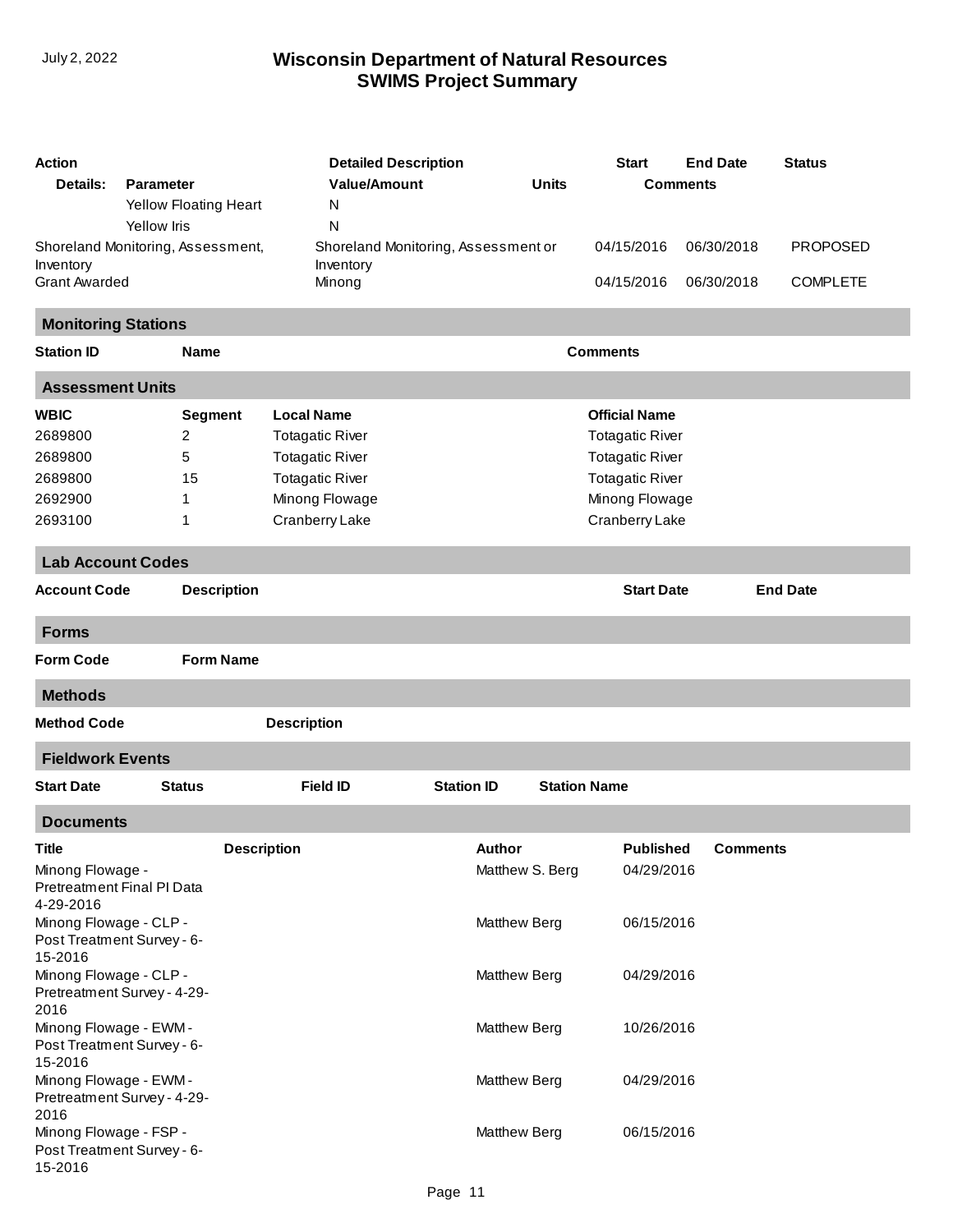| <b>Title</b>                                                                                             | <b>Description</b> | Author                                                       | <b>Published</b> | <b>Comments</b> |
|----------------------------------------------------------------------------------------------------------|--------------------|--------------------------------------------------------------|------------------|-----------------|
| Minong Flowage - FSP -<br>Pretreatment Survey - 4-29-                                                    |                    | Matthew Berg                                                 | 04/29/2016       |                 |
| 2016<br>Minong Flowage - Grant<br>ACEI-186-16 Report Photo -<br>Bed 1-3 Wild Rice - Former<br><b>Bed</b> |                    | Matthew Berg                                                 | 05/22/2017       |                 |
| Minong Flowage - Grant<br>ACEI-186-16 Report Photo -<br>Bed 15 Wild Rice -                               |                    | <b>Matthew Berg</b>                                          | 05/24/2017       |                 |
| Southeast<br>Minong Flowage - Grant<br>ACEI-186-16 Report Photo -<br>Bed 16 Wild Rice - South            |                    | <b>Matthew Berg</b>                                          | 05/24/2017       |                 |
| Minong Flowage - Grant<br>ACEI-186-16 Report Photo -<br>Bed 16 Wild Rice - South-                        |                    | <b>Matthew Berg</b>                                          | 05/24/2016       |                 |
| Close Up<br>Minong Flowage - Grant<br>ACEI-186-16 Report Photo -<br>Bed 8 Wild Rice -Smith's             |                    | <b>Matthew Berg</b>                                          | 05/22/2017       |                 |
| <b>Bridge</b><br>Minong Flowage - Grant<br>ACEI-186-16 Report Photo -<br>Bed 9 Wild Rice - Southwest     |                    | Matthew Berg                                                 | 05/24/2017       |                 |
| Minong Flowage - Grant<br>ACEI-186-16 Report Photo -<br>Bed 9 Wild Rice - West                           |                    | <b>Matthew Berg</b>                                          | 05/24/2017       |                 |
| Minong Flowage - Grant<br>ACEI-186-16 Report Photo -<br>Bed 9 Wild Rice - West<br>Northwest              |                    | <b>Matthew Berg</b>                                          | 05/24/2017       |                 |
| Minong Flowage - June and<br>Fall Bed Mapping Surveys                                                    |                    | Endangered<br>Resource Services,<br>LLC - Matthew S.<br>Berg | 10/01/2017       |                 |
| Minong Flowage -<br>Posttreatment Final PI Data<br>6-15-2016                                             |                    |                                                              | 06/15/2016       |                 |
| Minong Flowage - Pre/Post<br>Comparison                                                                  |                    | Unsure                                                       | 10/15/2016       |                 |
| Minong Flowage - Pre/Post<br>Herbicide and Fall Bed<br><b>Mapping Surveys</b>                            |                    | Endangered<br>Resource Services,<br>LLC - Matthew S.<br>Berg | 10/16/2016       |                 |
| Minong Flowage - Pre/Post<br>T-Tests                                                                     |                    | N/A                                                          | 10/15/2017       |                 |
| Minong Flowage - RLP -<br>Post Treatment Survey - 6-<br>15-2016                                          |                    | <b>Matthew Berg</b>                                          | 06/15/2016       |                 |
| Minong Flowage - Treatment<br>Record 5-16-2016                                                           |                    | Northren Aquatic<br>Services                                 | 05/16/2016       |                 |
| Minong Flowage - Wild Rice<br>Bed Mapping Survey 7-31-<br>2017                                           |                    | <b>Matthew Berg</b>                                          | 07/31/2017       |                 |

**Budget**